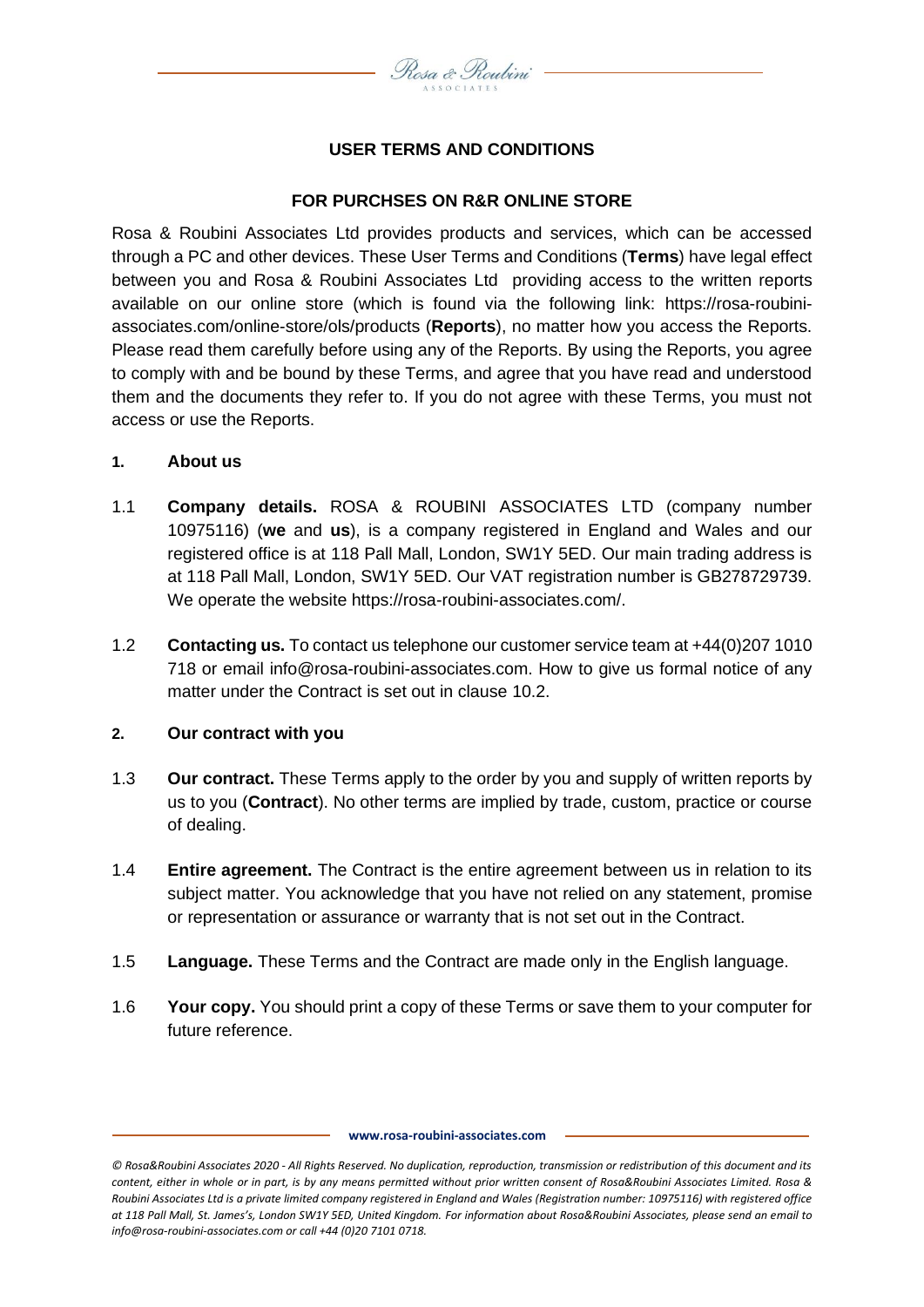Rosa & Roubini



# **2. Placing an order and its acceptance**

- 2.1 **Placing your order.** Please follow the onscreen prompts to place an order. Each order is an offer by you to buy the Reports subject to these Terms.
- 2.2 Correcting input errors. Our order process allows you to check and amend any errors Page | 2 before submitting your order to us. Please check the order carefully before confirming it. You are responsible for ensuring that your order is complete and accurate.
- 2.3 **Acknowledging receipt of your order.** After you place an order, you will receive an email from us acknowledging that we have received it, but please note that this does not mean that your order has been accepted. Our acceptance of your order will take place as described in clause [2.4.](#page-1-0)
- <span id="page-1-0"></span>2.4 **Accepting your order.** Our acceptance of your order takes place when we send the email to you to accept it, at which point the Contract between you and us will come into existence (**Email Confirmation**). The Contract between you and us will only be formed when we send you the Email Confirmation.
- 2.5 **If we cannot accept your order.** If we are unable to supply you with any of the Reports for any reason, we will inform you of this by email and we will not process your order. If you have already paid for any of the Reports, we will refund you the full amount including any delivery costs charged as soon as possible.

#### **3. Our Reports**

3.1 **Right to amend.** We reserve the right to amend the Reports at any time. We may update and change any of the Reports from time to time to reflect changes of circumstances. We will try to give you reasonable notice of any major changes. Although we make reasonable efforts to update the information on our Reports, we make no representations, warranties or guarantees, whether express or implied, that the content on our site is accurate, complete or up to date.

# **4. Delivery, transfer of risk and title**

- 4.1 Occasionally our delivery to you may be affected by an Event Outside Our Control. See clause [9](#page-4-0) (Events outside our control) for our responsibilities when this happens.
- 4.2 As you are purchasing an electronic copy of the Reports delivery is complete once download of the Reports has been completed.
- 4.3 You are licensed to use the Reports subject to this Terms once we have received payment in full, including of all applicable delivery charges.

*<sup>©</sup> Rosa&Roubini Associates 2020 - All Rights Reserved. No duplication, reproduction, transmission or redistribution of this document and its content, either in whole or in part, is by any means permitted without prior written consent of Rosa&Roubini Associates Limited. Rosa&Roubini Associates is a Limited company (number 10975116), with registered office at 118 Pall Mall, St. James's, London SW1Y 5ED, United Kingdom. VAT registration number GB 278 7297 39. For information about Rosa&Roubini Associates, please send an email to info@rosa-roubini-associates.com or call +44 (0)20 7101 0718.*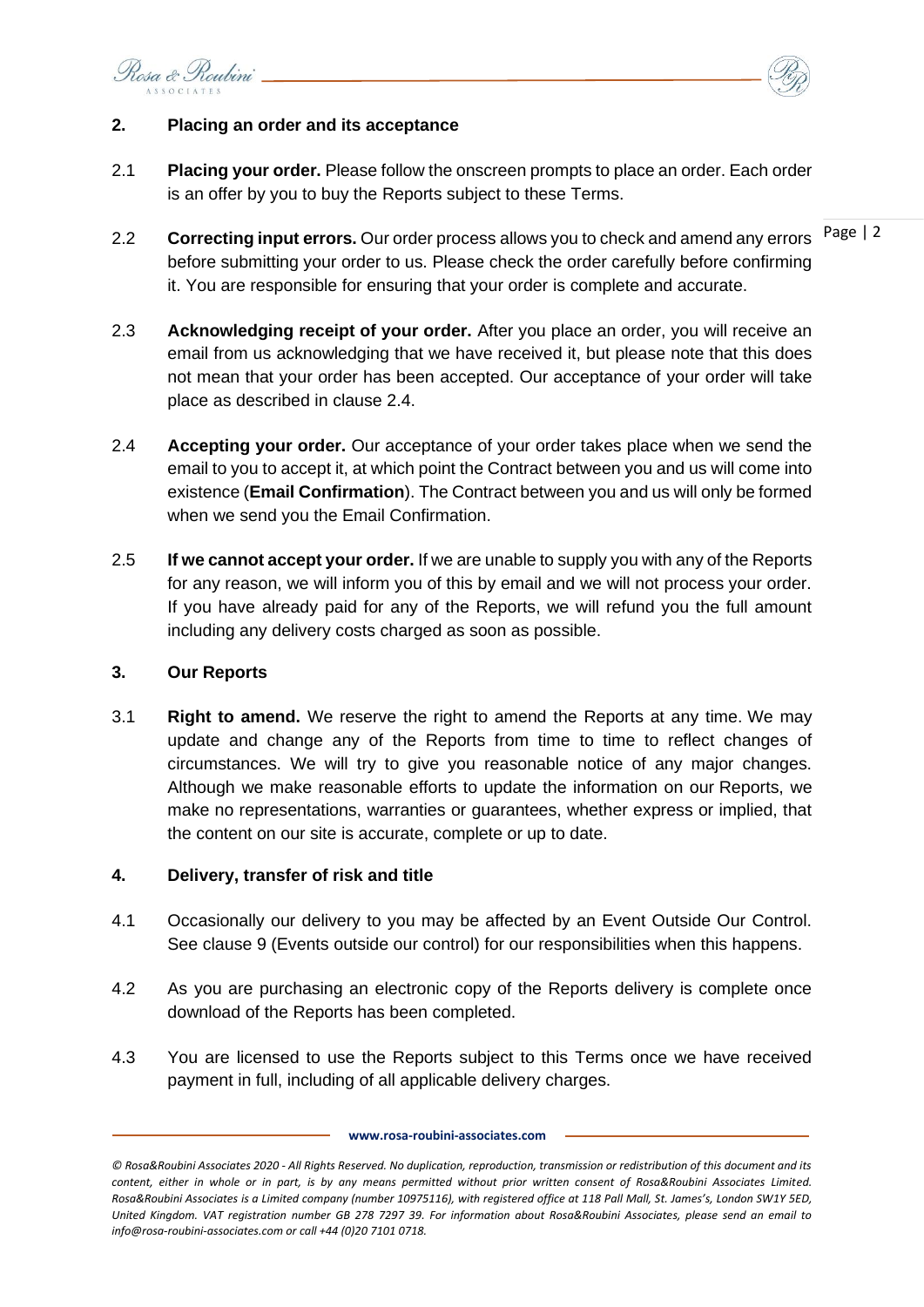Rosa & Roubini



#### **5. Price of Reports and delivery charges**

Page | 3

- 5.1 The prices of the Reports will be as quoted on our site at the time you submit your order. We take all reasonable care to ensure that the prices of Reports are correct at the time when the relevant information was entered onto the system. However, please see clause 5.4 for what happens if we discover an error in the price of Reports you ordered.
- 5.2 Prices for our Reports may change from time to time, but changes will not affect any order you have already placed.
- 5.3 The price of Reports includes VAT (where applicable) at the applicable current rate chargeable in the UK for the time being. However, if the rate of VAT changes between the date of your order and the date of delivery, we will adjust the VAT you pay, unless you have already paid for the Reports in full before the change in VAT takes effect.
- 5.4 It is always possible that, despite our best efforts, some of the Reports on our site may be incorrectly priced. If we discover an error in the price of the Reports you have ordered we will contact you to inform you of this error and we will give you the option of continuing to purchase the Reports at the correct price or cancelling your order. We will not process your order until we have your instructions. If we are unable to contact you using the contact details you provided during the order process, we will treat the order as cancelled and notify you in writing. If we mistakenly accept and process your order where a pricing error is obvious and unmistakeable and could reasonably have been recognised by you as a mispricing, we may cancel supply of the Reports and refund you any sums you have paid.

# **6. How to pay**

- 6.1 You can only pay for Reports using PayPal as well as the payment services made available by Square Online Store [\(https://squareup.com/gb/en/online-store\)](https://squareup.com/gb/en/online-store). You can also pay by bank transfer by contacting us at sales@rosa-roubini.com.
- 6.2 Payment for the Reports is in advance. We will charge your debit card or credit card and then we will deliver the paid Report.
- **7. Our liability: your attention is particularly drawn to this clause**
- 7.1 We only supply the Reports for internal use by your business, and you agree not to:

*<sup>©</sup> Rosa&Roubini Associates 2020 - All Rights Reserved. No duplication, reproduction, transmission or redistribution of this document and its content, either in whole or in part, is by any means permitted without prior written consent of Rosa&Roubini Associates Limited. Rosa&Roubini Associates is a Limited company (number 10975116), with registered office at 118 Pall Mall, St. James's, London SW1Y 5ED, United Kingdom. VAT registration number GB 278 7297 39. For information about Rosa&Roubini Associates, please send an email to info@rosa-roubini-associates.com or call +44 (0)20 7101 0718.*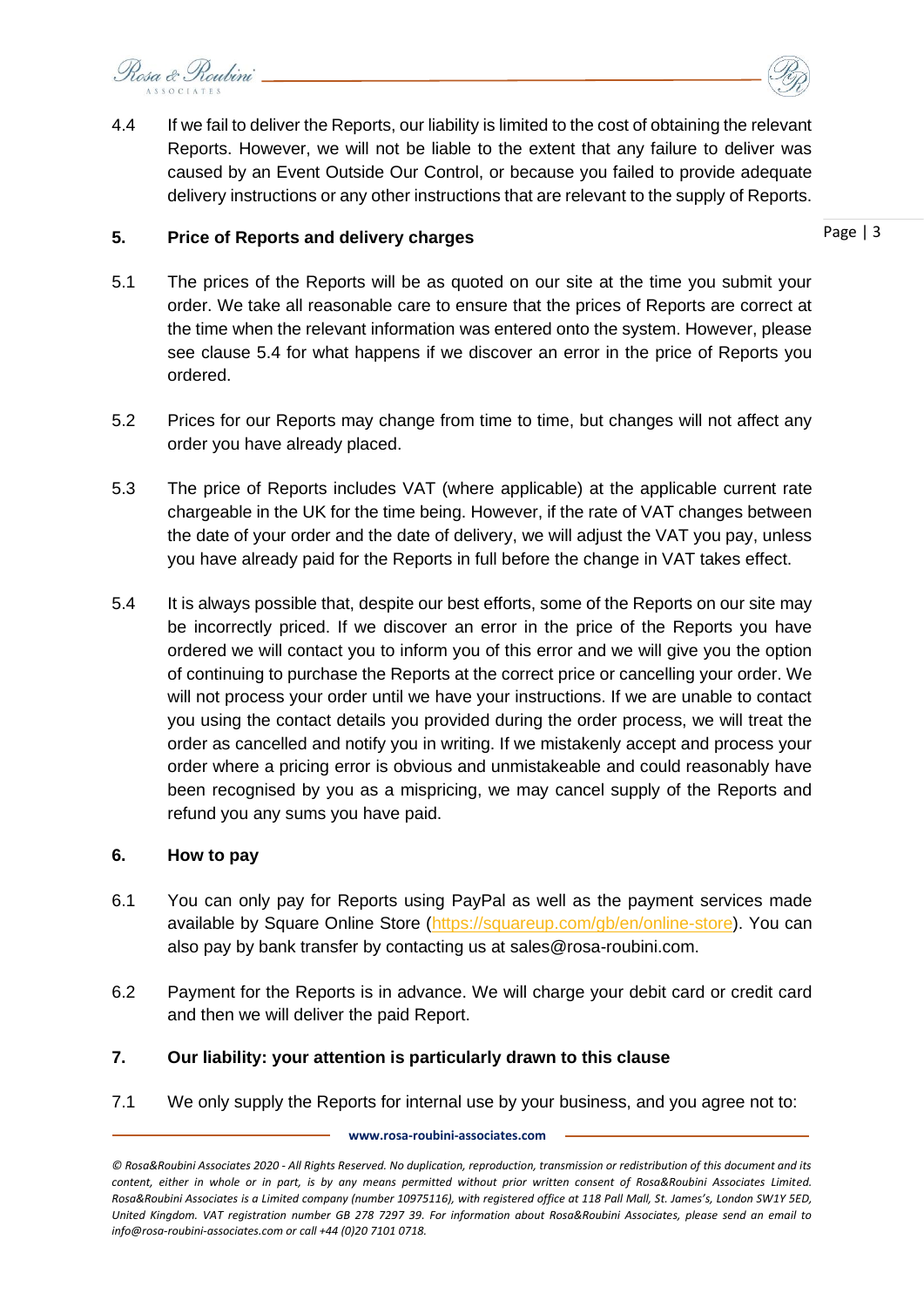Rosa & Roubini



- (a) sell, sublicense, distribute, display, store, copy, modify, decompile or disassemble, reverse engineer, translate or transfer the Reports or the materials on them in whole or in part, or as a component of any other product or service;
- (b) use the Reports or the materials on them to create any derivative works or  $p_{\text{age}} | 4$ competitive products;
- (c) allow any third parties to access, use or benefit from the Reports or materials on them in any way;
- (d) use any programmatic, scripted or other mechanical means to access the Reports or the materials on them; or
- (e) share your password or logon details with anyone.
- <span id="page-3-0"></span>7.2 Nothing in these Terms limits or excludes our liability for:
	- (a) death or personal injury caused by our negligence;
	- (b) fraud or fraudulent misrepresentation;
	- (c) breach of the terms implied by section 2 of the Supply of Goods and Services Act 1982; or
	- (d) any other liability that cannot be limited or excluded by law.
- 7.3 Subject to clause [7.2,](#page-3-0) we will under no circumstances be liable to you, whether in contract, tort (including negligence), breach of statutory duty, or otherwise, arising under or in connection with the Contract for:
	- (a) any loss of profits, sales, business, or revenue; or
	- (b) loss or corruption of data, information or software; or
	- (c) loss of business opportunity; or
	- (d) loss of goodwill; or
	- (e) any indirect or consequential loss.
- 7.4 Subject to clause [7.2,](#page-3-0) our total liability to you for all losses arising under or in connection with the Contract, whether in contract, tort (including negligence), breach of statutory duty, or otherwise, will in no circumstances exceed the price of the relevant Reports.
- 7.5 Except as expressly stated in these Terms, we do not give any representations, warranties or undertakings in relation to the Reports. Any representation, condition or warranty which might be implied or incorporated into these Terms by statute, common law or otherwise is excluded to the fullest extent permitted by law. In particular, we will not be responsible for ensuring that the Reports are suitable for your purposes.

*<sup>©</sup> Rosa&Roubini Associates 2020 - All Rights Reserved. No duplication, reproduction, transmission or redistribution of this document and its content, either in whole or in part, is by any means permitted without prior written consent of Rosa&Roubini Associates Limited. Rosa&Roubini Associates is a Limited company (number 10975116), with registered office at 118 Pall Mall, St. James's, London SW1Y 5ED, United Kingdom. VAT registration number GB 278 7297 39. For information about Rosa&Roubini Associates, please send an email to info@rosa-roubini-associates.com or call +44 (0)20 7101 0718.*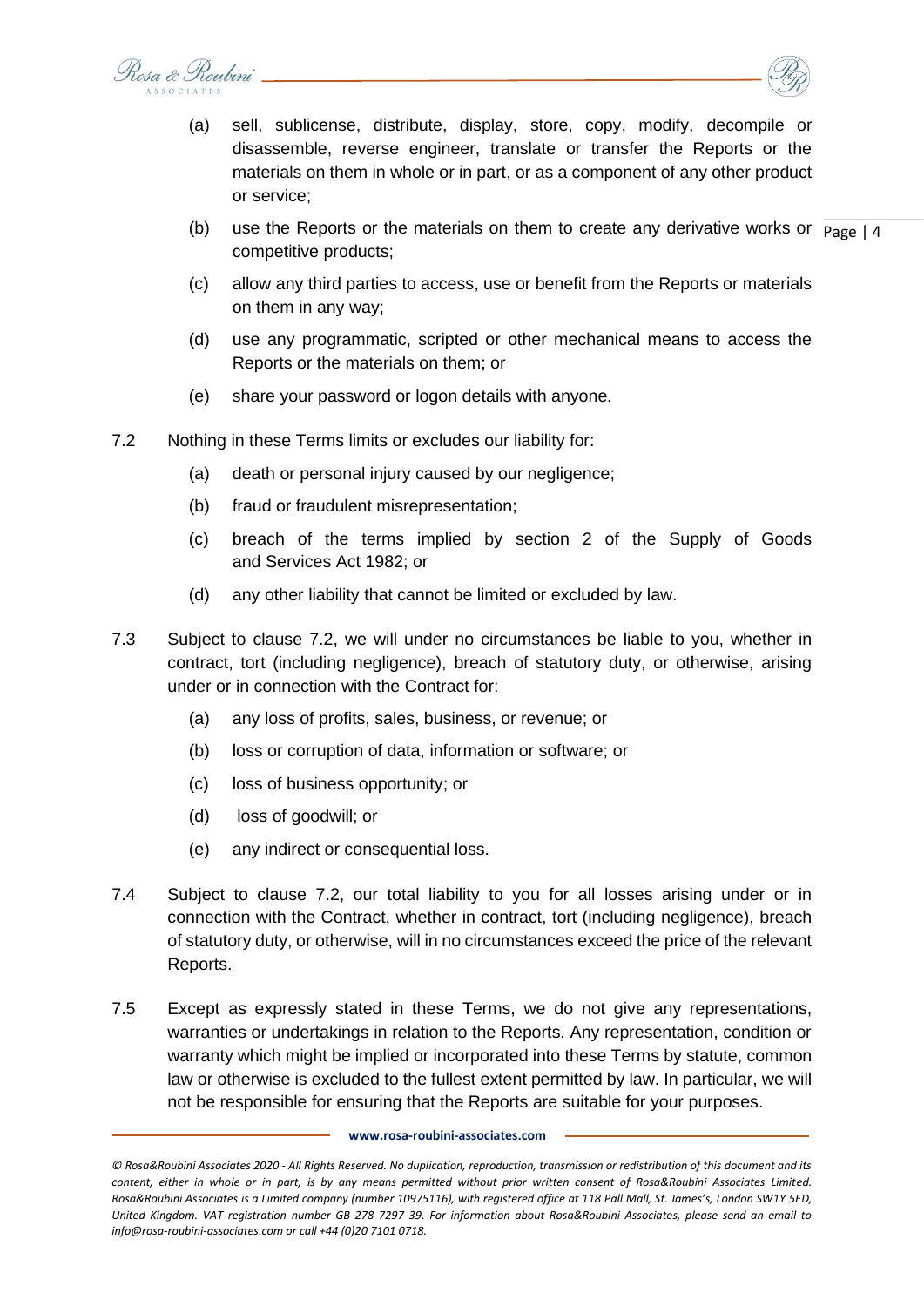Rosa & Roubini



7.6 Our disclaimers relating to the Reports are attached (and incorporated) at Schedule 1 of these terms.

# **8. Termination**

- 8.1 Without limiting any of our other rights, we may suspend the supply or delivery of the Page | 5 Reports to you, or terminate the Contract with immediate effect by giving written notice to you if:
	- (a) you commit a material breach of any term of the Contract and (if such a breach is remediable) fail to remedy that breach within 7 days of you being notified in writing to do so;
	- (b) you fail to pay any amount due under the Contract on the due date for payment;
	- (c) you take any step or action in connection with you entering administration, provisional liquidation or any composition or arrangement with your creditors (other than in relation to a solvent restructuring), being wound up (whether voluntarily or by order of the court, unless for the purpose of a solvent restructuring), having a receiver appointed to any of your assets or ceasing to carry on business or, if the step or action is taken in another jurisdiction, in connection with any analogous procedure in the relevant jurisdiction;
	- (d) you suspend, threaten to suspend, cease or threaten to cease to carry on all or a substantial part of your business; or
	- (e) your financial position deteriorates to such an extent that in our opinion your capability to adequately fulfil your obligations under the Contract has been placed in jeopardy.
- 8.2 Termination of the Contract shall not affect your or our rights and remedies that have accrued as at termination.
- 8.3 Any provision of the Contract that expressly or by implication is intended to come into or continue in force on or after termination shall remain in full force and effect.

# <span id="page-4-0"></span>**9. Events outside our control**

- 9.1 We will not be liable or responsible for any failure to perform, or delay in performance of, any of our obligations under the Contract that is caused by any act or event beyond our reasonable control (**Event Outside Our Control**).
- 9.2 If an Event Outside Our Control takes place that affects the performance of our obligations under the Contract:
	- (a) we will contact you as soon as reasonably possible to notify you; and

*<sup>©</sup> Rosa&Roubini Associates 2020 - All Rights Reserved. No duplication, reproduction, transmission or redistribution of this document and its content, either in whole or in part, is by any means permitted without prior written consent of Rosa&Roubini Associates Limited. Rosa&Roubini Associates is a Limited company (number 10975116), with registered office at 118 Pall Mall, St. James's, London SW1Y 5ED, United Kingdom. VAT registration number GB 278 7297 39. For information about Rosa&Roubini Associates, please send an email to info@rosa-roubini-associates.com or call +44 (0)20 7101 0718.*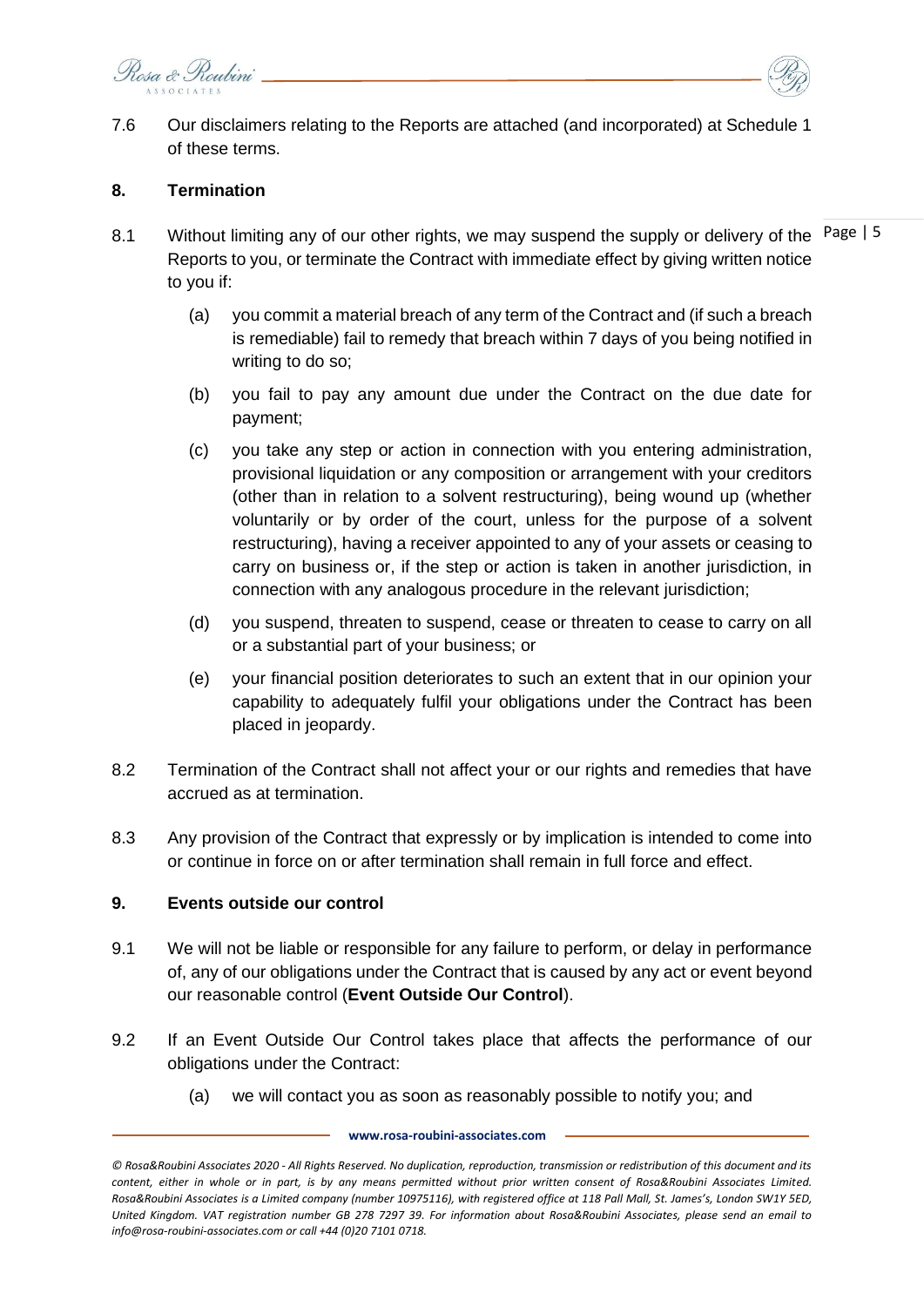Rosa & Roubini



Page | 6

9.3 You may cancel the Contract affected by an Event Outside Our Control. To cancel please contact us. If you opt to cancel, you will have to return (at our cost) any relevant Report you have already received and we will refund the price you have paid, including any delivery charges.

#### **10. Communications between us**

- 10.1 When we refer to "in writing" in these Terms, this includes email.
- <span id="page-5-0"></span>10.2 Any notice or other communication given by one of us to the other under or in connection with the Contract must be in writing and be delivered personally, sent by pre-paid first class post or other next working day delivery service, or email.
- 10.3 A notice or other communication is deemed to have been received:
	- (a) if delivered personally, on signature of a delivery receipt;
	- (b) if sent by pre-paid first class post or other next working day delivery service, at 9.00 am on the second working day after posting; or
	- (c) if sent by email, at 9.00 am the next working day after transmission.
- 10.4 In proving the service of any notice, it will be sufficient to prove, in the case of a letter, that such letter was properly addressed, stamped and placed in the post and, in the case of an email, that such email was sent to the specified email address of the addressee.
- 10.5 The provisions of this clause shall not apply to the service of any proceedings or other documents in any legal action.

#### **11. Data Protection**

Your data will be processed in accordance with our privacy policy which can be found via the following link: https://img1.wsimg.com/blobby/go/d2f2815e-d5f5-4071-883d-271b26b0a4af/downloads/1ce5u1efe\_883840.pdf?ver=1585507760655.

# **12. Confidentiality**

12.1 You undertake that you shall not at any time disclose to any person the contents of the Reports and any technical or financial competitively valuable proprietary information

*<sup>©</sup> Rosa&Roubini Associates 2020 - All Rights Reserved. No duplication, reproduction, transmission or redistribution of this document and its content, either in whole or in part, is by any means permitted without prior written consent of Rosa&Roubini Associates Limited. Rosa&Roubini Associates is a Limited company (number 10975116), with registered office at 118 Pall Mall, St. James's, London SW1Y 5ED, United Kingdom. VAT registration number GB 278 7297 39. For information about Rosa&Roubini Associates, please send an email to info@rosa-roubini-associates.com or call +44 (0)20 7101 0718.*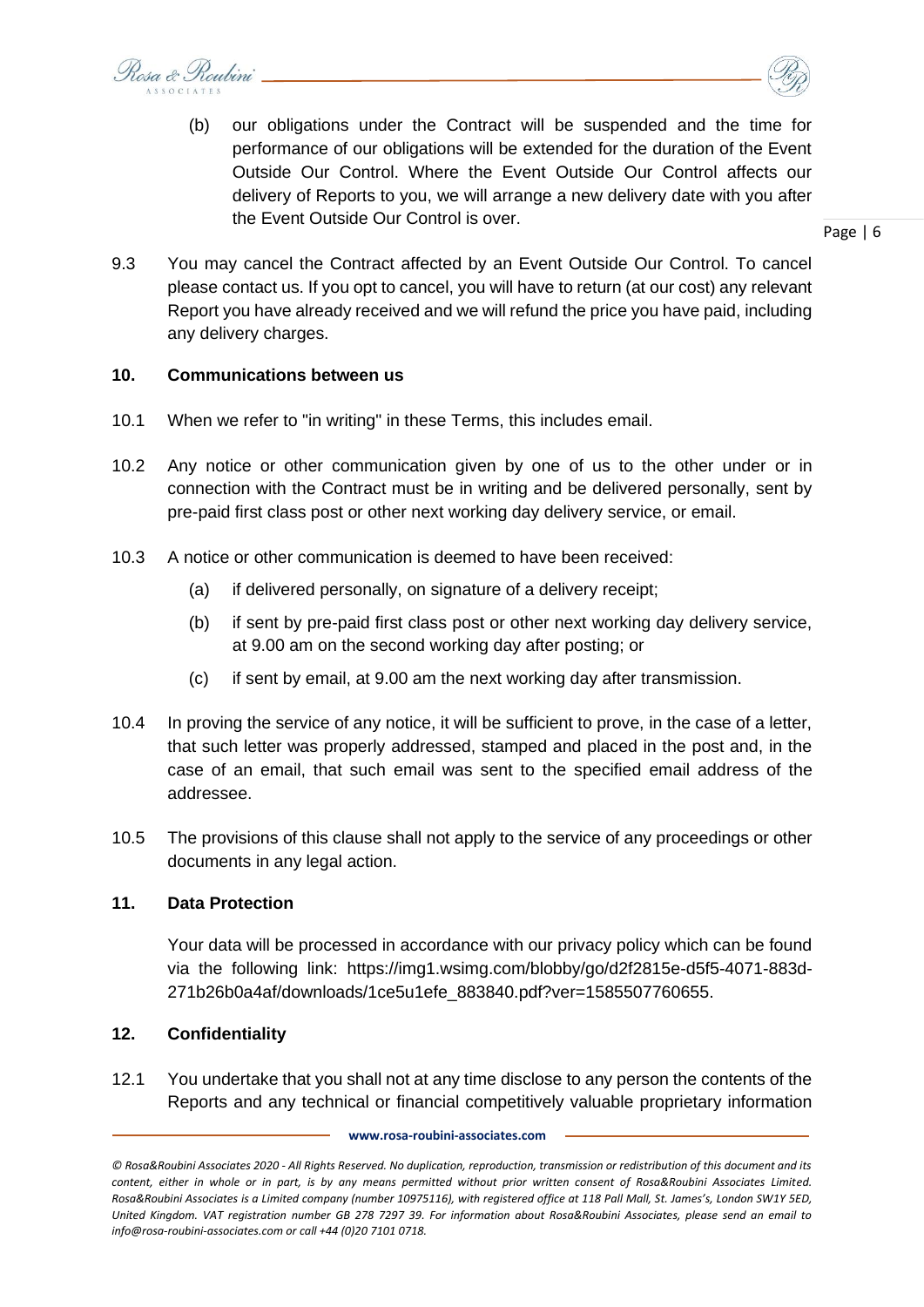Rosa & Roubini

which is either identified as confidential or should reasonably be understood to be confidential given the nature of the information and the circumstances of disclosure ("**Confidential Information**") except as permitted by clause 14.2.

12.2 You may disclose the Confidential Information:

Page | 7

- (a) to your employees, officers, representatives or advisers who need to know such information for the purposes of carrying out your obligations under this agreement.
- (b) as may be required by law, a court of competent jurisdiction or any governmental or regulatory authority.

# **13. General**

#### 13.1 **Assignment and transfer.**

- (a) We may assign or transfer our rights and obligations under the Contract to another entity.
- (b) You may only assign or transfer your rights or your obligations under the Contract to another person if we agree in writing.
- 13.2 **Variation.** Any variation of the Contract only has effect if it is in writing and signed by you and us (or our respective authorised representatives).
- 13.3 **Waiver.** If we do not insist that you perform any of your obligations under the Contract, or if we do not enforce our rights against you, or if we delay in doing so, that will not mean that we have waived our rights against you or that you do not have to comply with those obligations. If we do waive any rights, we will only do so in writing, and that will not mean that we will automatically waive any right related to any later default by you.
- 13.4 **Severance.** Each paragraph of these Terms operates separately. If any court or relevant authority decides that any of them is unlawful or unenforceable, the remaining paragraphs will remain in full force and effect.
- 13.5 **Third party rights.** The Contract is between you and us. No other person has any rights to enforce any of its terms.
- 13.6 **Governing law and jurisdiction.** This Contract is governed by English law and each party irrevocably agrees to submit all disputes arising out of or in connection with this Contract to the exclusive jurisdiction of the English courts.

*<sup>©</sup> Rosa&Roubini Associates 2020 - All Rights Reserved. No duplication, reproduction, transmission or redistribution of this document and its content, either in whole or in part, is by any means permitted without prior written consent of Rosa&Roubini Associates Limited. Rosa&Roubini Associates is a Limited company (number 10975116), with registered office at 118 Pall Mall, St. James's, London SW1Y 5ED, United Kingdom. VAT registration number GB 278 7297 39. For information about Rosa&Roubini Associates, please send an email to info@rosa-roubini-associates.com or call +44 (0)20 7101 0718.*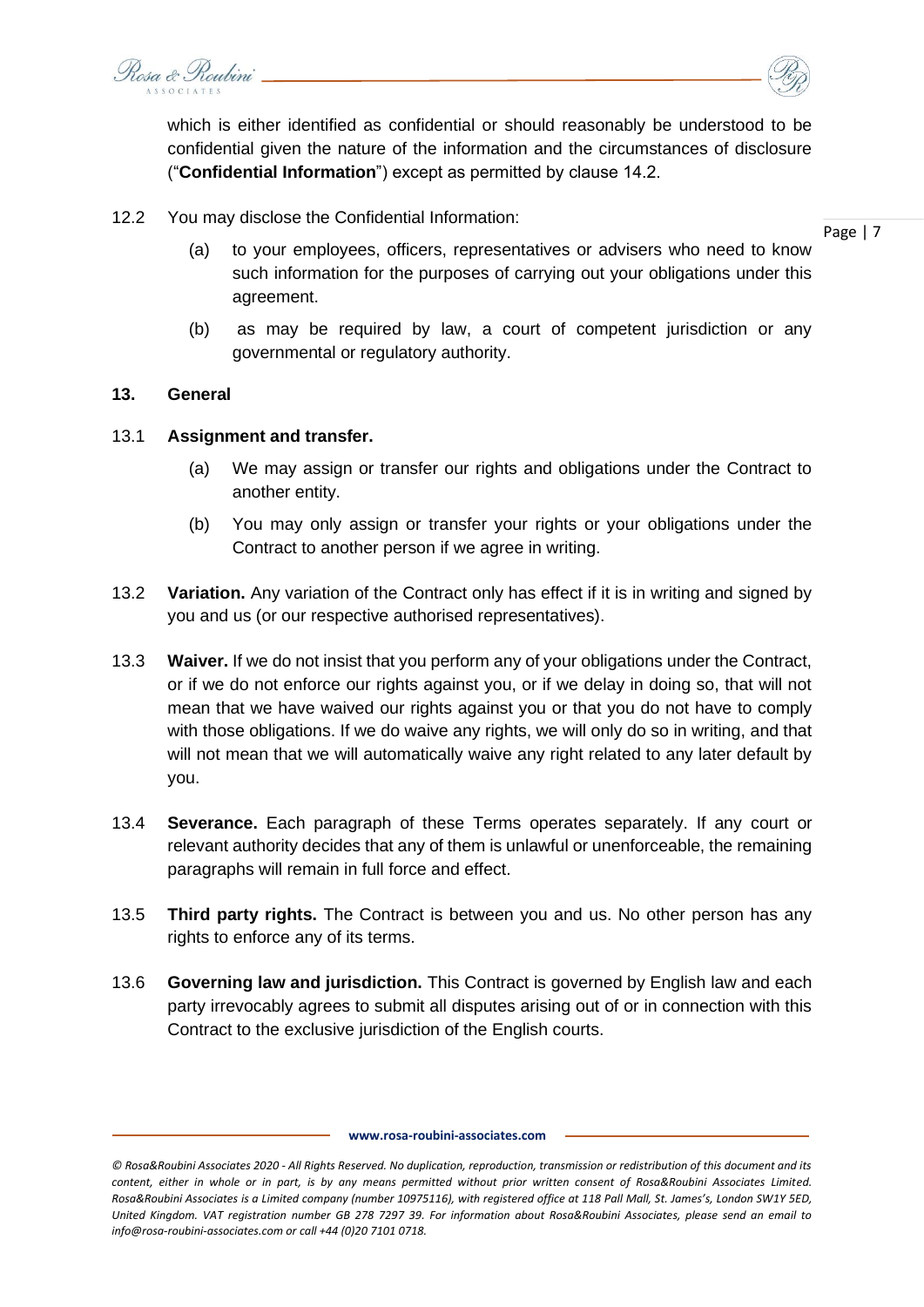Rosa & Roubini



- INSTRUMENTS. ROSA & ROUBINI ASSOCIATES LIMITED DOES NOT CONDUCT "INVESTMENT Page | 8 **1. GENERAL DISCLAIMER:** ALL MATERIAL PRESENTED IN THE REPORTS ARE PROVIDED BY ROSA & ROUBINI ASSOCIATES-LIMITED FOR INFORMATION PURPOSES ONLY AND IS NOT TO BE USED OR CONSIDERED AS AN OFFER OR A SOLICITATION TO SELL OR TO BUY, OR SUBSCRIBE FOR SECURITIES, INVESTMENT PRODUCTS OR OTHER FINANCIAL RESEARCH" AS DEFINED IN THE FCA CONDUCT OF BUSINESS SOURCEBOOK (COBS) SECTION 12 NOR DOES IT PROVIDE "ADVICE ABOUT SECURITIES" AS DEFINED IN THE REGULATION OF INVESTMENT ADVISORS BY THE U.S. SEC. ROSA & ROUBINI ASSOCIATES LIMITED IS NOT REGULATED BY THE FCA, SEC OR BY ANY OTHER REGULATORY BODY. NOTHING IN THE REPORTS SHALL BE DEEMED TO CONSTITUTE FINANCIAL OR OTHER PROFESSIONAL ADVICE IN ANY WAY, AND UNDER NO CIRCUMSTANCES SHALL WE BE LIABLE FOR ANY DIRECT OR INDIRECT LOSSES, COSTS OR EXPENSES NOR FOR ANY LOSS OF PROFIT THAT RESULTS FROM THE CONTENT OF THE REPORTS OR ANY MATERIAL IN IT OR WEBSITE LINKS OR REFERENCES EMBEDDED WITHIN IT. THE PRICE AND VALUE OF FINANCIAL INSTRUMENTS, SECURITIES AND INVESTMENT PRODUCTS REFERRED TO IN ANY RESEARCH RELATING TO THE REPORTS AND THE INCOME FROM THEM MAY FLUCTUATE. PAST PERFORMANCE AND FORECASTS SHOULD NOT BE TREATED AS A RELIABLE GUIDE OF FUTURE PERFORMANCE OR RESULTS; FUTURE RETURNS ARE NOT GUARANTEED; AND A LOSS OF ORIGINAL CAPITAL MAY OCCUR. THIS RESEARCH IS BASED ON CURRENT PUBLIC INFORMATION THAT ROSA & ROUBINI ASSOCIATES CONSIDERS RELIABLE, BUT WE DO NOT REPRESENT IT AS ACCURATE OR COMPLETE, AND IT SHOULD NOT BE RELIED ON AS SUCH. ROSA & ROUBINI ASSOCIATES, ITS CONTRIBUTORS, PARTNERS AND EMPLOYEES MAKE NO REPRESENTATION ABOUT THE COMPLETENESS OR ACCURACY OF THE DATA, CALCULATIONS, INFORMATION OR OPINIONS CONTAINED IN ANY OF THE REPORTS. ROSA & ROUBINI ASSOCIATES HAS AN INTERNAL POLICY DESIGNED TO MINIMIZE THE RISK OF RECEIVING OR MISUSING CONFIDENTIAL OR POTENTIALLY MATERIAL NON-PUBLIC INFORMATION. WE SEEK TO UPDATE OUR RESEARCH AS APPROPRIATE, BUT THE LARGE MAJORITY OF REPORTS ARE PUBLISHED AT IRREGULAR INTERVALS AS APPROPRIATE IN THE AUTHOR'S JUDGMENT. THE INFORMATION, OPINIONS, ESTIMATES AND FORECASTS CONTAINED HEREIN ARE AS OF THE DATE HEREOF AND MAY BE CHANGED WITHOUT PRIOR NOTIFICATION. THIS RESEARCH IS FOR OUR CLIENTS ONLY AND IS DISSEMINATED AND AVAILABLE TO ALL CLIENTS SIMULTANEOUSLY THROUGH ELECTRONIC PUBLICATION. ROSA & ROUBINI ASSOCIATES ARE NOT RESPONSIBLE FOR THE REDISTRIBUTION OF OUR RESEARCH BY THIRD PARTY AGGREGATORS. THIS REPORT IS NOT DIRECTED TO YOU IF ROSA & ROUBINI ASSOCIATES IS BARRED FROM DOING SO IN YOUR JURISDICTION. THIS REPORT AND ITS CONTENT CANNOT BE COPIED, REDISTRIBUTED OR REPRODUCED IN PART OR WHOLE WITHOUT ROSA & ROUBINI ASSOCIATES' WRITTEN CONSENT**.**
- 2. **DISCLAIMER FOR REPORTS WITH ASSET ALLOCATION:** THE CONTENTS OF ANY PRO FORMA ASSET ALLOCATION / PRESENTATION DOES NOT CONSTITUTE ADVICE AND ROSA & ROUBINI ASSOCIATES ACCEPTS NO LIABILITY FOR ANY CONSEQUENT LOSS ARISING THEREFROM. FIRMS AND INDIVIDUALS SHOULD TAKE INDEPENDENT LEGAL ADVICE TO REFLECT THEIR SPECIFIC CIRCUMSTANCES. THE INFORMATION CONTAINED IN ANY PRO FORMA ASSET ALLOCATION / PRESENTATION MAY CONTAIN FORWARD-LOOKING STATEMENTS THAT ARE SUBJECT TO RISK FACTORS, WHICH MAY AFFECT THE OUTCOME OF THE MATTERS COVERED. YOU SHOULD NOT PLACE UNDUE RELIANCE ON ANY FORWARD STATEMENTS OR ASSUMPTIONS DRAWN BY US OR CONCLUSIONS ARISING FROM THIS WORK-PRODUCT. ANY PRO FORMA ASSET ALLOCATION MAY CONTAIN THEORETICAL EXAMPLES OF POSSIBLE PORTFOLIO MANAGEMENT OPTIONS, HOWEVER, THE EXAMPLES ARE NOT BASED ON ANY WORK OR CONSIDERATION UNDERTAKEN WITH ANY PERSON

*<sup>©</sup> Rosa&Roubini Associates 2020 - All Rights Reserved. No duplication, reproduction, transmission or redistribution of this document and its content, either in whole or in part, is by any means permitted without prior written consent of Rosa&Roubini Associates Limited. Rosa&Roubini Associates is a Limited company (number 10975116), with registered office at 118 Pall Mall, St. James's, London SW1Y 5ED, United Kingdom. VAT registration number GB 278 7297 39. For information about Rosa&Roubini Associates, please send an email to info@rosa-roubini-associates.com or call +44 (0)20 7101 0718.*